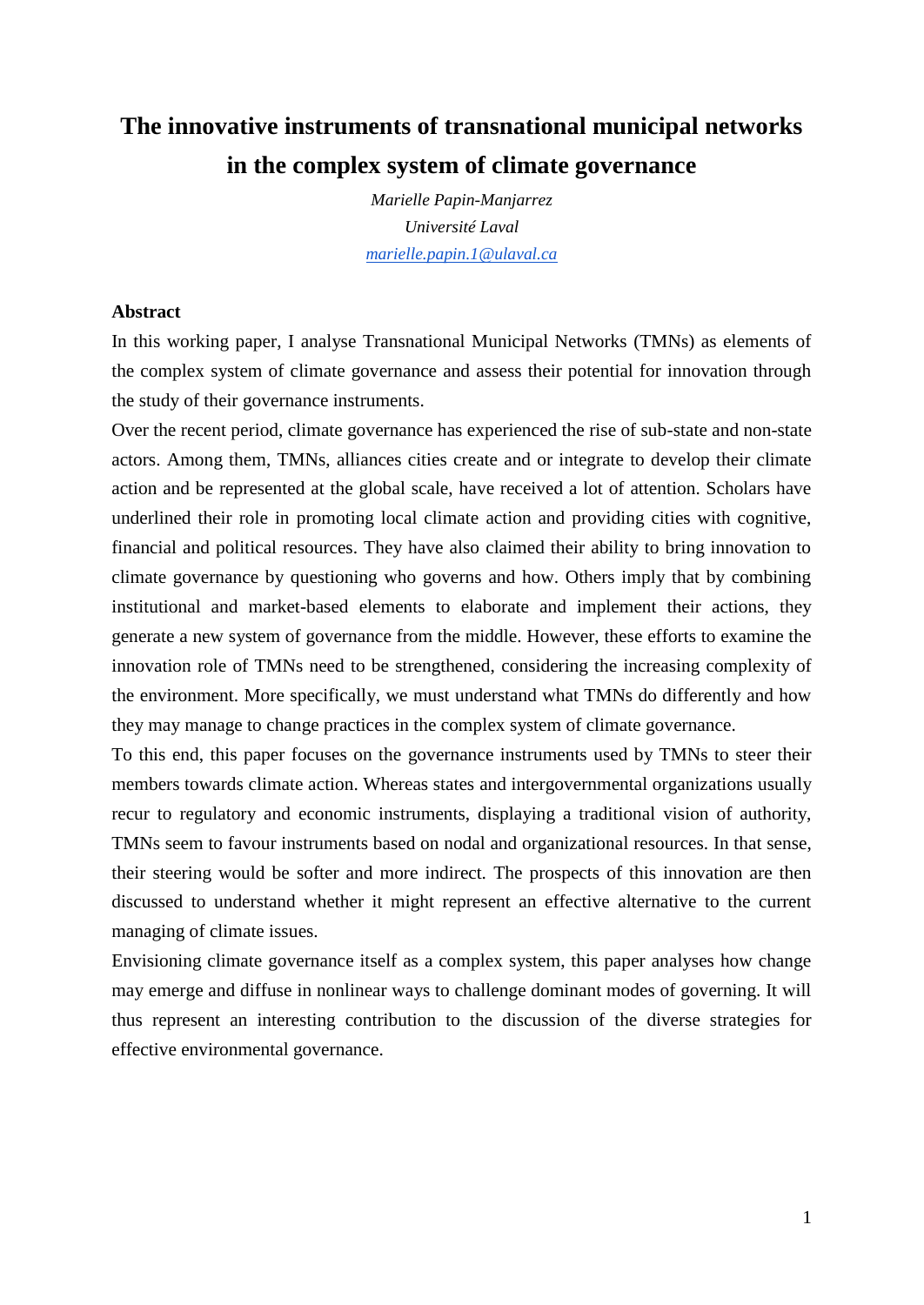### **1. Introduction**

After being framed for several decades as a cause of climate change, cities, like other substate and non-state actors, are starting to be seen as a positive actor of global climate governance. The 21st Conference of the Parties (COP21) of the *United Nations Framework Convention on Climate Change* (UNFCCC), held in 2015, thus encouraged these "non-Party stakeholders" to keep developing their climate action (Hale, 2016). A closer look reveals that Transnational Municipal Networks (TMNs) have greatly contributed to the promotion of cities and have become significant actors of global climate governance.

TMNs are alliances of cities these join voluntarily to tackle urban issues collectively and be represented at the global scale. This paper focuses on formal TMNs, that have a staff and headquarters; whose members are mainly cities coming from at least two different countries; and which consider climate action as one of their main goals. TMNs promote both the activism of cities and their own; contrasting the proactivity of cities with the stasis of states due to coordination issues, the *C40 Cities Climate Leadership Group* (C40) thus claims that *"while nations talk, cities act"*.

Several studies on TMNs stress their role in facilitating local climate action and promoting it at the global level (Hakelberg, 2014; Toly, 2008). As TMNs seem to have a significant effect on cities' climate action, we must understand what it is TMNs do to steer their members. Considering the challenges of a complex world, it is also necessary to understand whether TMNs have the capacity to change practices in the complex system of climate governance and help create the transformative change we need to confront the 'wicked problem' of climate change. They are, after all, new actors with limited financial resources and no formal authority and legitimacy (Betsill & Bulkeley, 2004). Nonetheless, their networking ability (Hoffmann, 2011) gives them an important amount of information. This is a valuable resource, as its processing and diffusion are crucial for the adaptation and survival of the complex system. Added to the idea of non-linearity, this may indicate a promising role for TMNs.

To start answering these concerns, this paper first reviews the literature to understand the position of TMNs in the system. It then focuses on their innovation feature, which can be observed through the governance instruments they use to steer their members. Finally, it interrogates their capacity to diffuse these tools through the complex system of climate governance. The combination of policy instrument studies and complexity approaches thus provides a novel analysis of the innovation role of TMNs as an alternative solution to the current managing of climate issues.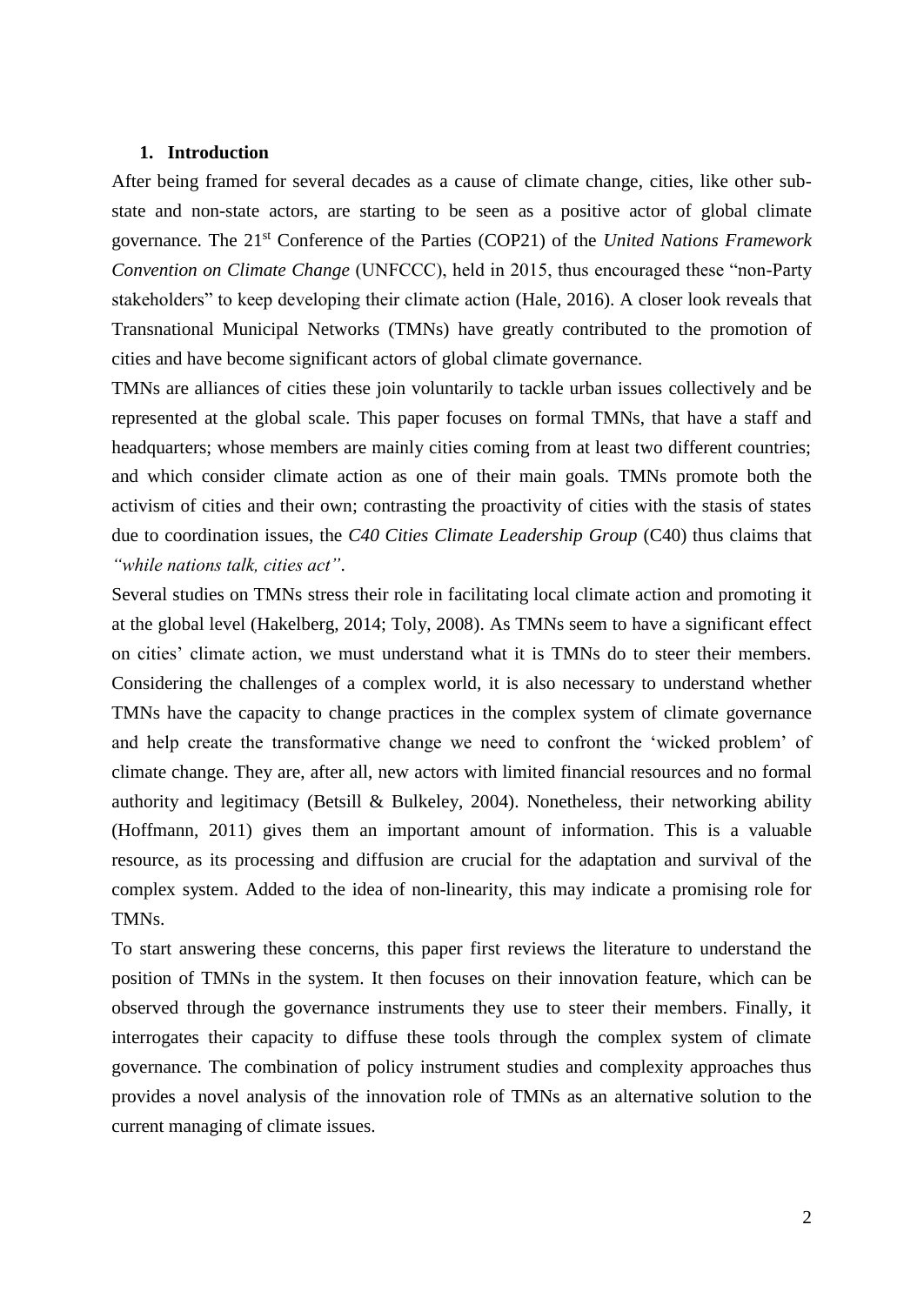## **2. The role of TMNs in climate governance**

The rise of TMNs on the global arena has been studied mainly through the lens of multilevel governance, by analysing the increasing diversity of actors linked by horizontal and nonhierarchical relations and the overlapping of political levels (Betsill & Bulkeley, 2006; Gordon, 2013; Gustavsson, Elander, & Lundmark, 2009; Selin & VanDeveer, 2009). Subnational actors, among which TMNs, participate to shaping multilevel governance by influencing prominent entities. They also reveal the meddling of levels and competencies and the confusion of formerly distinct political spheres (Bulkeley et al., 2003), as they connect local actors to public, private, local and transnational partners, they differ from both international and local actors (Lee, 2013). Network governance has been another fruitful concept to account for the emergence of TMNs: thanks to their ability to connect distinct resources in a stable manner, TMNs may facilitate the successful political engagement of cities (James & Verrest, 2015; Juhola & Westerhoff, 2011).

The scholars focusing on the functions of TMNs have underlined their role in facilitating local climate action (Hakelberg, 2014; Reckien, Flacke, Olazabal, & Heidrich, 2015). They have also shown how TMNs provide cities with financial and political resources but also information and knowledge (Betsill & Bulkeley, 2004). Other studies have emphasized the way in which they promote the technical and normative innovations of cities (Toly, 2008). However, TMNs have effects beyond those on cities as they themselves produce novelty. By entering a political space dominated by states and claim they must participate in the governance of climate change, they question the norms regarding who governs and how as well as the classical distinction between the national and the international (Gordon, 2013). TMNs further blur the separation between public and private actors as they collaborate with both. Combining institutional and market-based elements to elaborate and implement actions, they generate a new system of governance from the middle (Román, 2010). But what is exactly the nature of the change they are offering? Can it have a significant impact on the way we manage climate issues? Regarding their effects on global climate governance, some question the ability of TMNs to be innovative and claim that instead of countering the stasis of states, they might be creating new lock-ins (Acuto & Rayner, 2016). Similarly, some scholars interrogate their effects on climate change itself (Bansard, Widerberg, & Pattberg, 2016; Hoffmann, 2011). TMNs would not be able to change the behaviour of their less active members and would remain *"networks of pioneers for pioneers"* (Kern & Bulkeley, 2009, p. 329).

We therefore have two different tasks. First, we must investigate more thoroughly what TMNs create. In which way are they innovating? Second, we must understand if this innovation may have an impact on the complex system of global climate governance and, if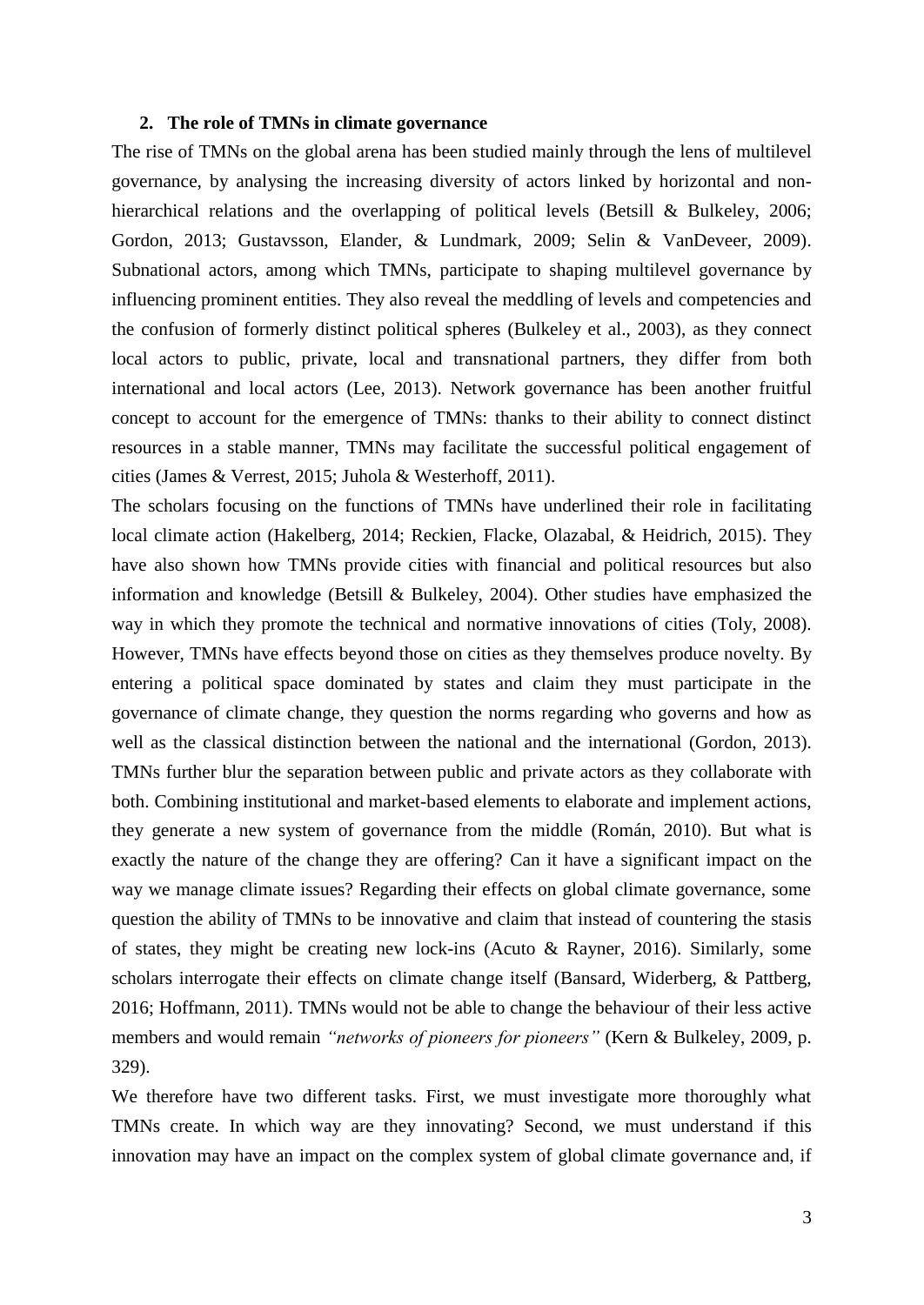so, how. In this sense, studying the interactions of TMNs is fundamental. The review of the literature suggests that there is a paucity of research on the interactions of TMNs (Busch, 2015; Keiner & Kim, 2007). The lens of complexity helps us focus on this aspect of the question as it stresses the interdependence of the distinct elements of the system and the nonlinear effect of the action of one of them on the others. The following section will start filling these gaps by studying the governance instruments used by TMNs to steer their members.

#### **3. The use of innovative governance instruments**

It seems that the governance instruments used by states and intergovernmental organizations (IGOs) on the one hand, and the ones used by TMNs on the other hand, greatly differ. As the former have been applied ever since climate governance emerged, they can be considered traditional, whereas the latter are innovative.

Traditional climate governance instruments are mainly regulatory and economic. The UNFCCC, the Kyoto Protocol and the Paris Agreement are, up to this date, the three most significant regulatory instruments states and IGOs have produced. They stand for what has been called a "global deal", as an international legal treaty that would show a strong general commitment toward climate action (Falkner, Hannes, & Vogler, 2010). Christopher Hood classifies instruments according to the resource they are based on, namely, authority, treasure, nodality and organization (1986). Using this typology, we see that authority has been greatly used for the elaboration of these instruments. Other international mechanisms lead to the creation of economic instruments, hence using treasure. The 2001 Marrakesh Accords are, to that matter, an interesting achievement, as they offer concrete elements for climate change financing, through an increase of the funding of the Global Environmental Facility and the creation of three new funds, the Least Developed Countries Fund, the Special Climate Change Fund and the Adaptation Fund.

By contrast, TMNs mostly steer their members using instruments based on nodality and organization. *100 Resilient Cities* (100RC), a central TMN focusing on resilience issues, has implemented the position of Chief Resilience Officer in every city that belongs to its network. The funding of the CRO position and their team for at least two years first appears as a traditional tool as it mainly uses treasure. However, the funding is rather low and only lasts two years, even though the TMN tries to implement this position in the long run. Therefore, the CRO instrument is rather based on organization, attempting to create a change using cities' skills and capacities and facilitating this change through provisional funding. Other governance instruments used by this TMN use resources that are even more neglected by states. The Platform of Partners, through which city members can connect to a variety of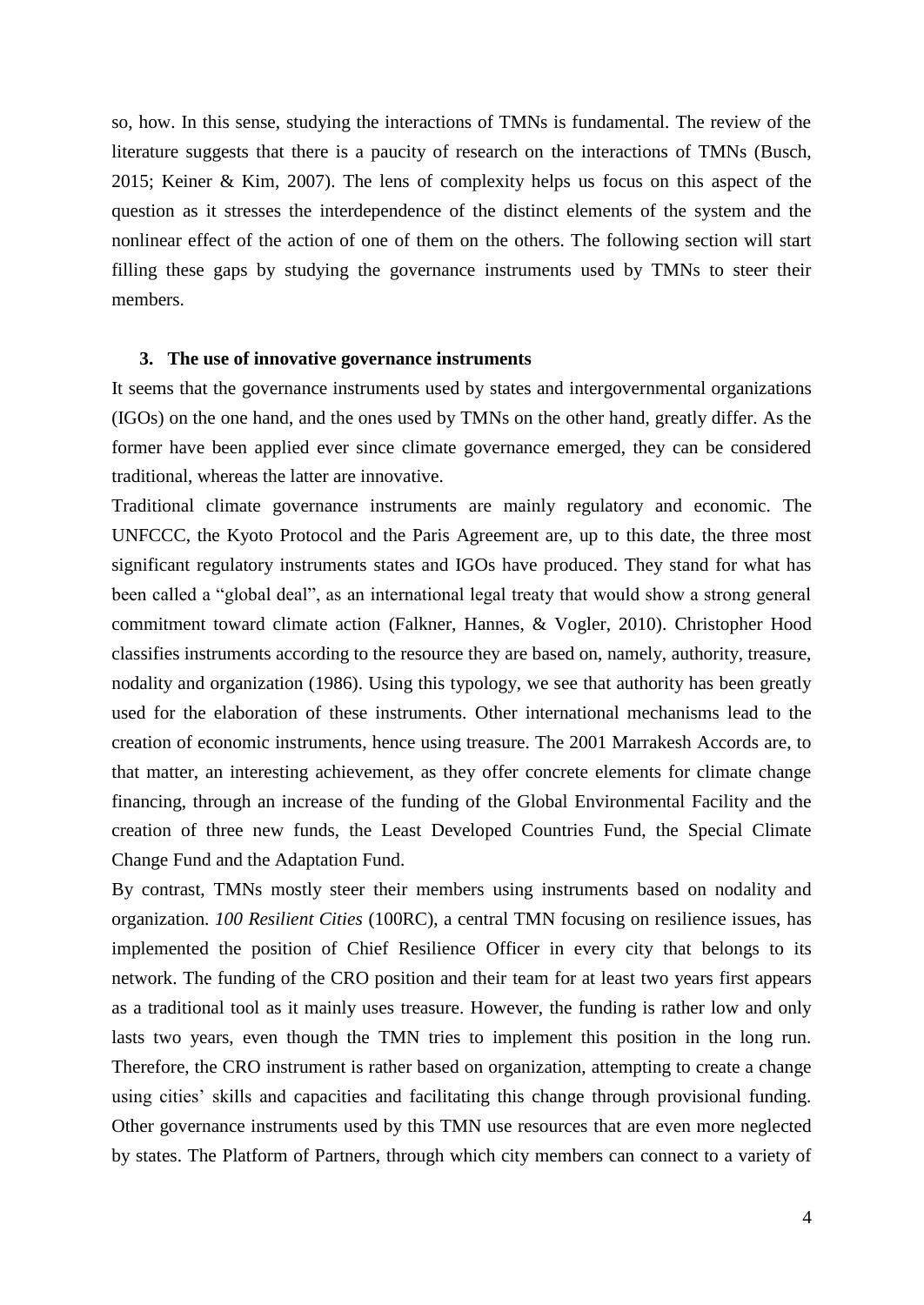mainly private actors who help them implement their Resilience Strategy, uses nodal resources. It also fills a need of cities by enabling them to create strategic connections with actors they might not be able to attract on their own. As Román has already shown in the case of the C40, procurement tools are popular instruments among TMNs (2010). They match Lascoumes and Le Galès's notion of new tools that offer less interventionist ways to steer a population (2004, p. 362). All the instruments used by 100RC indeed intend to regulate and mobilize its members in a soft and/or indirect way; they rarely provide a direct intervention. In that sense, they contrast with the tools used by states and IGOs which directly target their members, thus spreading a traditional vision of authority. But can these instruments spread in global climate governance?

#### **4. The potential of diffusion through a well-thought networking strategy**

Networking is a fundamental aspect of TMNs' activities. This seems tautological as, being networks of cities, a dense networking activity is to be expected. However, a preliminary observation reveals that several TMNs have a sophisticated strategy that goes beyond selecting cities and connecting them. This is key to their capacity to influence other actors and diffuse their governance instruments. More specifically, TMNs seem to have gained influence over the years through a strategy based on centrality and heterogeneity. Here again, the example of 100RC proves to be useful. In only four years, it has managed to become central thanks to its operation at distinct levels. Inside the network, it coordinates members and their strategy partners at the local level. Outside of it, it strategically creates connections to big and smaller actors of resilience and/or climate action and/or other related field such as sustainable development. These relations can be strong and imply some sort of collaboration or weaker and involve only some information sharing. For instance, the *Rockefeller Foundation* acts as a founding partner of 100RC; their link is thus quite strong. By contrast, it also has links to less well-known private firms with whom interactions are scarcer. Through distinct means, the TMN shares its ideas and practices with a vast variety of actors. Therefore, this kind of networking strategy can facilitate a broader diffusion of ideas. Furthermore, it seems to be in keeping with Granovetter's argument that novelty in a network most often comes from the nodes that are most central and have relations to marginal nodes, therefore enabling more heterogeneity in the ideas diffused (1973). The networking strategy of TMNs may thus not only help them diffuse their innovative instruments, but also facilitate the emergence of these tools. Thanks to its position among TMNs and in the complex system of global climate governance, 100RC may be able to impact the latter by diffusing its innovative governance instruments. Finally, the interactions between the various TMNs matter and must therefore be studied collectively. They indeed enable us to observe the self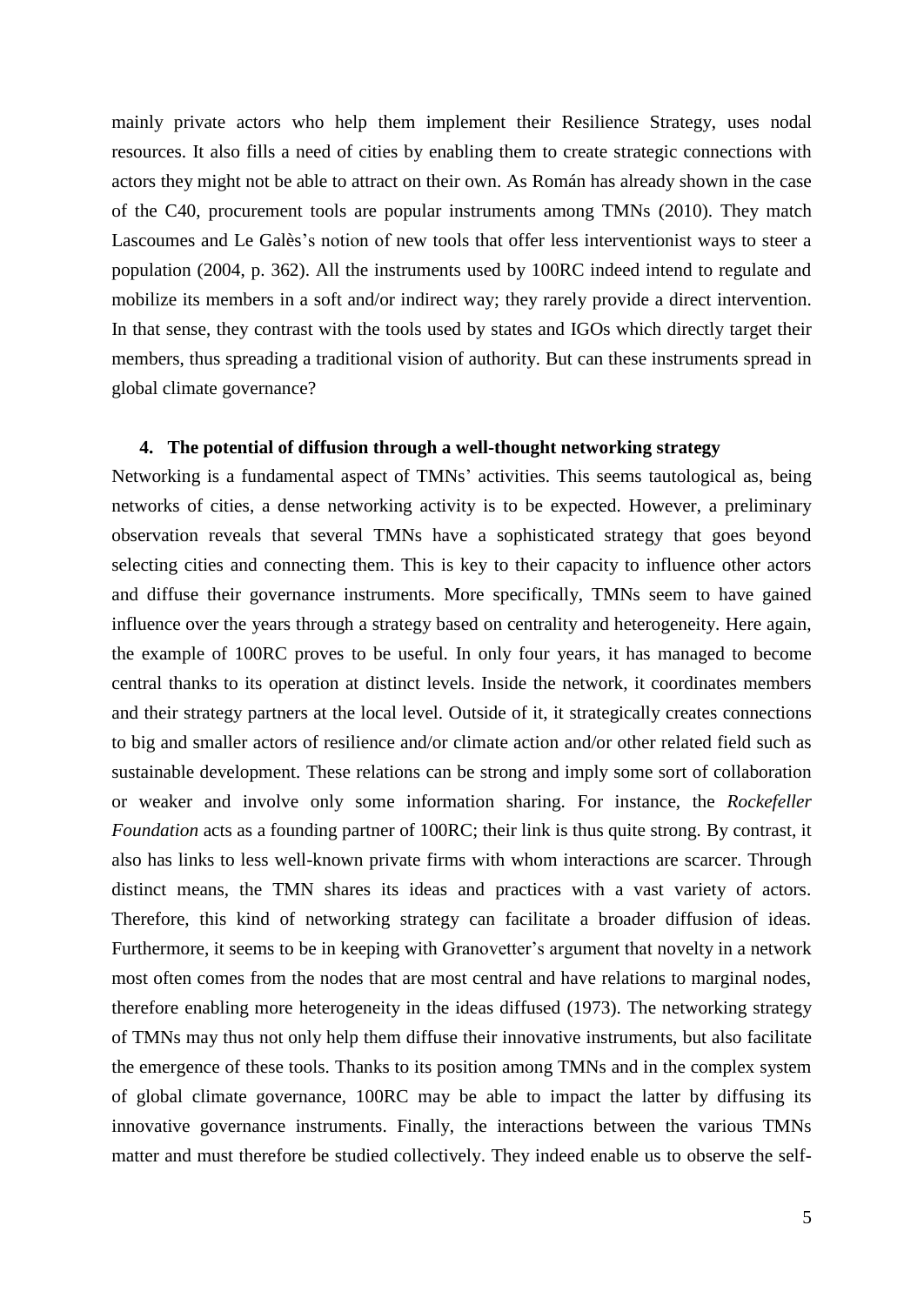organization of the system, and the collective efforts of TMNs to facilitate the rise and diffusion of new instruments. The recent creation of the *Global Covenant of Mayors*, an alliance of the European *Covenant of Mayors* and the *Global Compact of Mayors*, seems to be an evidence of it.

#### **5. Conclusion**

The governance instruments used by TMNs to steer their members toward climate action differ from those used by states. This may be promising for global climate governance, which so far has not been able to implement efficient solutions. However, we must question the possibility of a transformative change coming from TMNs: can these recent actors diffuse their ideas and practices in a non-linear way to change a path-dependent system? Paying attention to the interactions of the TMNs enables us to better hypothesize on the effects their innovative instruments may have. Thanks to its centrality and the heterogeneity of its relations to other actors, 100RC may be able to promote its governance instruments outside the TMNs network, in the complex system of global climate governance. The partnerships with both traditional and new actors may facilitate the diffusion of 100RC's distinctive practices. Even if the same tools are not spread in the system, the indirect regulatory vision they embody may.

To confirm our findings and test our subsequent hypotheses, other studies are needed. In this regard, a following contribution should proceed to a network analysis of the TMNs subsystem to test the relation between centrality and heterogeneity and innovation. Observing more thoroughly the diffusion of innovation is also a crucial task as it will enable us to assess the transformative capacity of TMNs.

Finally, a few words must be said concerning the prospects of the rise of TMNs in global climate governance. The diffusion of innovative governance instruments, facilitated by the networking strategy of 100RC, is already starting. The creation of a position of State Resilience Officer of Oregon, at least partly based on the position of CRO, is an evidence of it. If other TMNs also display innovative tools, there might be a significant aggregated effect on global climate governance. Collective efforts, such as the *Global Covenant of Mayors*, should be studied as well. The way we currently govern climate may become more indirect, relying less on authority and more on information and organization. Moreover, TMNs connect to distinct types of actors and this way blur the already threatened distinction between the public and the private spheres and the other traditional separation between the local, the national and the global level. States are still steeped with these limits and international governance has been unwilling to integrate sub-state and non-state actors to negotiations. This may also explain why it experiences more difficulties in implementing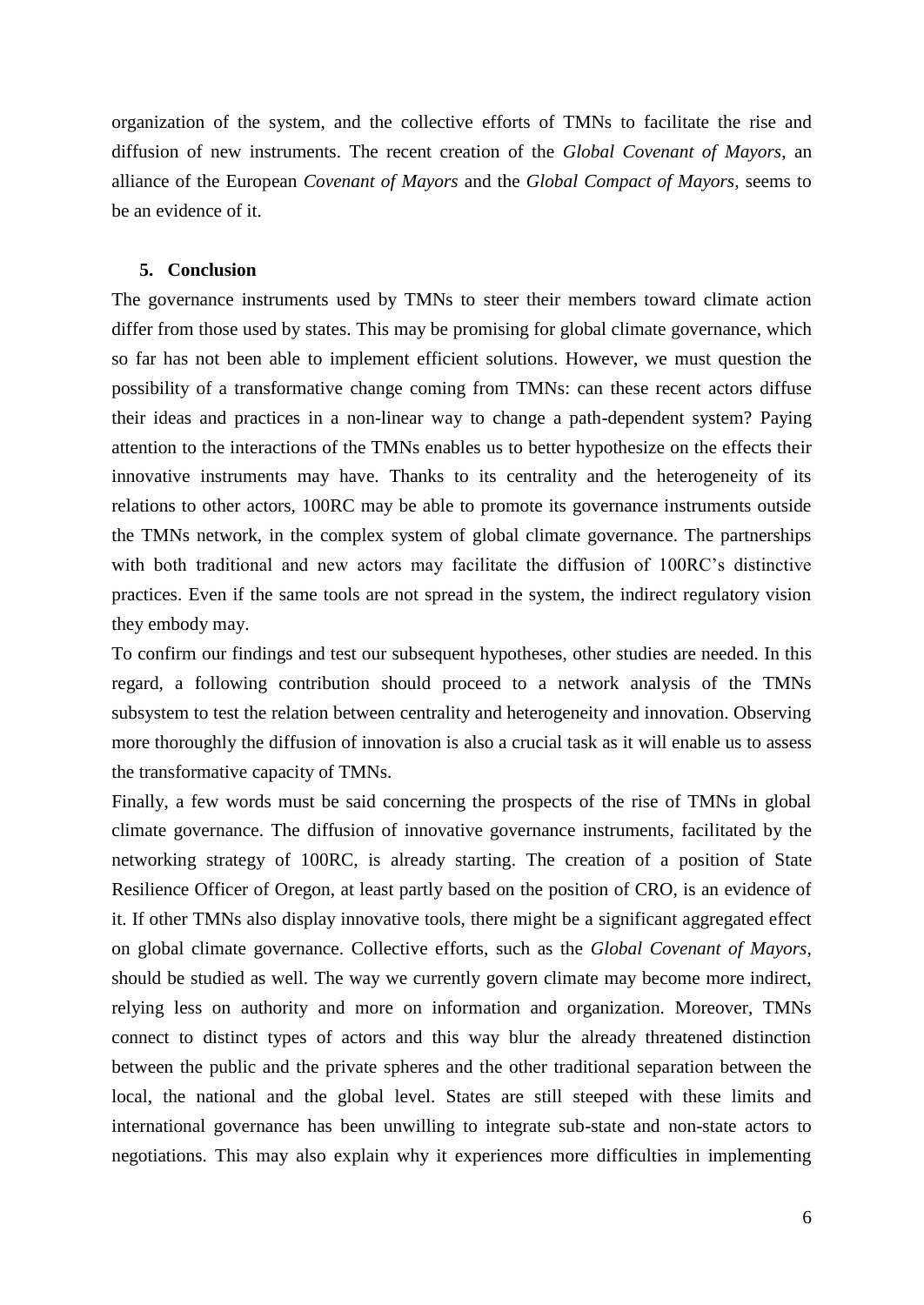innovation. Signs of a more bottom-up approach and of an opening of international governance are rising, as the Paris Agreement shows. This may lead to a hybrid system more apt to consider the complexity of climate change and therefore offer more efficient solutions. The following years will tell us if this trend keeps up and confirms our hypotheses. In the meantime, we can only hope scholarly interest in innovation and complexity will maintain so that we can better understand this phenomenon and take part in the remodelling of global climate governance.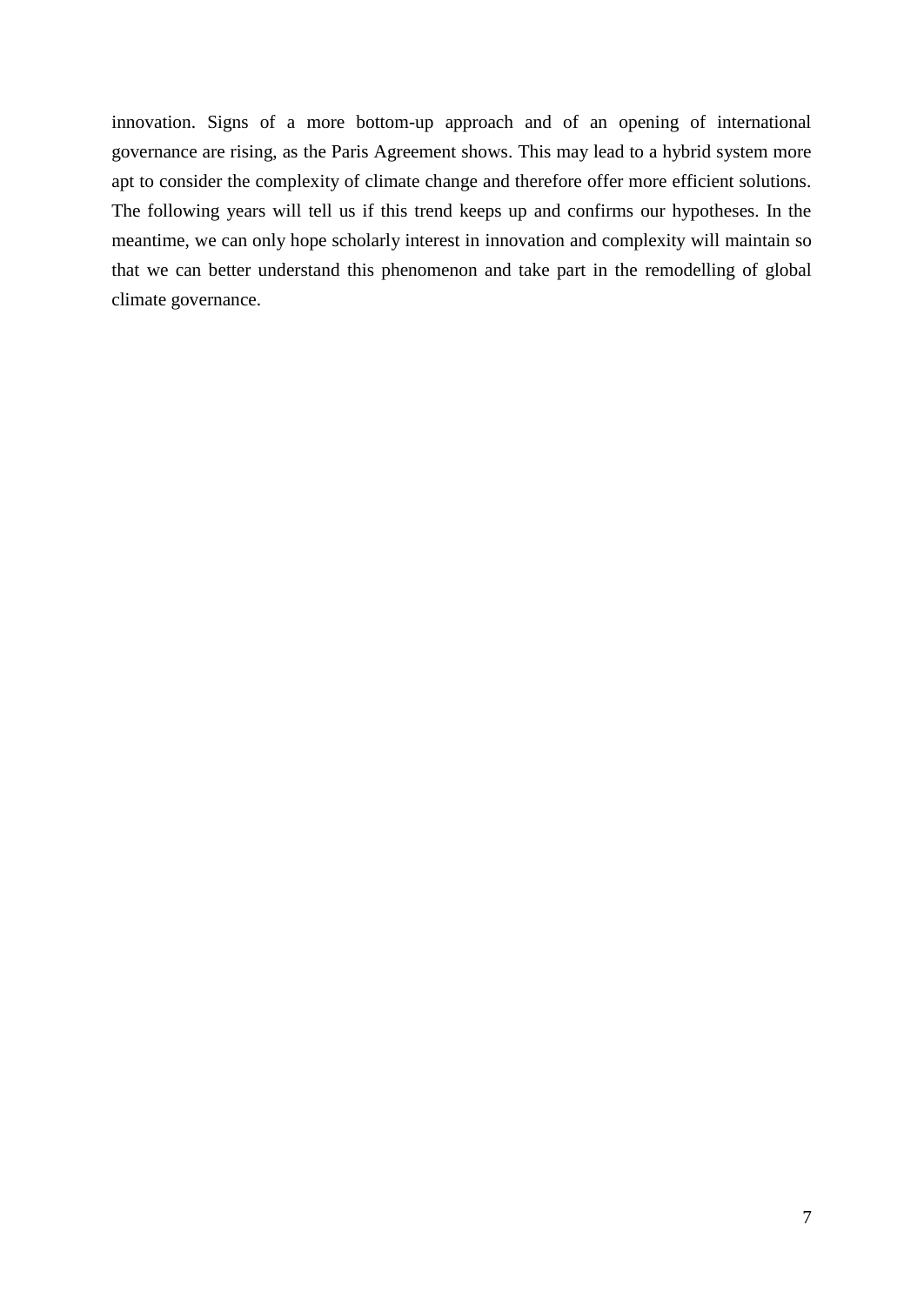## **References**

- Acuto, M., & Rayner, S. (2016). City networks: breaking gridlocks or forging (new) lock-‐ ins? . *International Affairs, 92*.
- Bansard, J., Widerberg, O., & Pattberg, P. H. (2016). Cities to the Rescue? Assessing the Performance of Transnational Municipal Networks in Global Climate Governance. *International Environmental Agreements: Politics, Law and Economics*, 1-18.
- Betsill, M. M., & Bulkeley, H. (2004). Transnational Networks and Global Environmental Governance: The Cities for Climate Protection Program. *International Studies Quarterly, 48*(2), 471-493. doi:10.1111/j.0020-8833.2004.00310.x
- Betsill, M. M., & Bulkeley, H. (2006). Cities and the Multilevel Governance of Global Climate Change. *Global Governance, 12*(2), 141-159.
- Bulkeley, H., Davies, A., Evans, B., Gibbs, D., Kern, K., & Theobald, K. (2003). Environmental Governance and Transnational Municipal Networks in Europe. *Journal of Environmental Policy & Planning, 5*(3), 235-254. doi:10.1080/1523908032000154179
- Busch, H. (2015). Linked for action? An analysis of transnational municipal climate networks in Germany. *International Journal of Urban Sustainable Development*, 1-19. doi:10.1080/19463138.2015.1057144
- Falkner, R., Hannes, S., & Vogler, J. (2010). International Climate Policy after Copenhagen: Towards a 'Building Blocks' Approach. *Global Policy, 1*(3), 252-262.
- Gordon, D. (2013). Between local innovation and global impact: cities, networks and the governance of climate change. *Canadian Foreign Policy Journal, 19*(3), 288-307.
- Granovetter, M. S. (1973). The Strength of Weak Ties. *American Journal of Sociology, 78*(6), 1360-1380.
- Gustavsson, E., Elander, I., & Lundmark, M. (2009). Multilevel Governance, Networking Cities, and the Geography of Climate Change Mitigation: Two Swedish Examples. *Environment and Planning C: Government and Policy, 27*(1), 59-74.
- Hakelberg, L. (2014). Governance by Diffusion: Transnational Municipal Networks and the Spread of Local Climate Strategies in Europe. *Global Environmental Politics, 14*(1), 107-129.
- Hale, T. (2016). "All Hands on Deck": The Paris Agreement and Nonstate Climate Action. *Global Environmental Politics, 16*(3), 12-22.
- Hoffmann, M. J. (2011). *Climate Governance at the Crossroads; Experimenting with a Global Response after Kyoto*. New York: Oxford University Press, Inc.
- Hood, C. C. (1986). *The Tools of Government*. Chatham, New Jersey: Chatham House Publishers, Inc. .
- James, P., & Verrest, H. (2015). Beyond the Network Effect: Towards an Alternative Understanding of Global Urban Organizations. In J. Gupta, K. Pfeffer, H. Verrest, & M. Ros-Tonen (Eds.), *Geographies of Urban Governance: Advanced Theories, Methods and Practices*. Cham: Springer International Publishing.
- Juhola, S., & Westerhoff, L. (2011). Challenges of adaptation to climate change across multiple scales: a case study of network governance in two European countries. *Environmental Science & Policy, 14*, 239-247.
- Keiner, M., & Kim, A. (2007). Transnational City Networks for Sustainability. *European Planning Studies, 15*(10), 1369-1395
- Kern, K., & Bulkeley, H. (2009). Cities, Europeanization and Multi-level Governance: Governing Climate Change through Transnational Municipal Networks. *JCMS-JOURNAL OF COMMON MARKET STUDIES, 47*(2), 309-332. doi:10.1111/j.1468- 5965.2008.00806.x